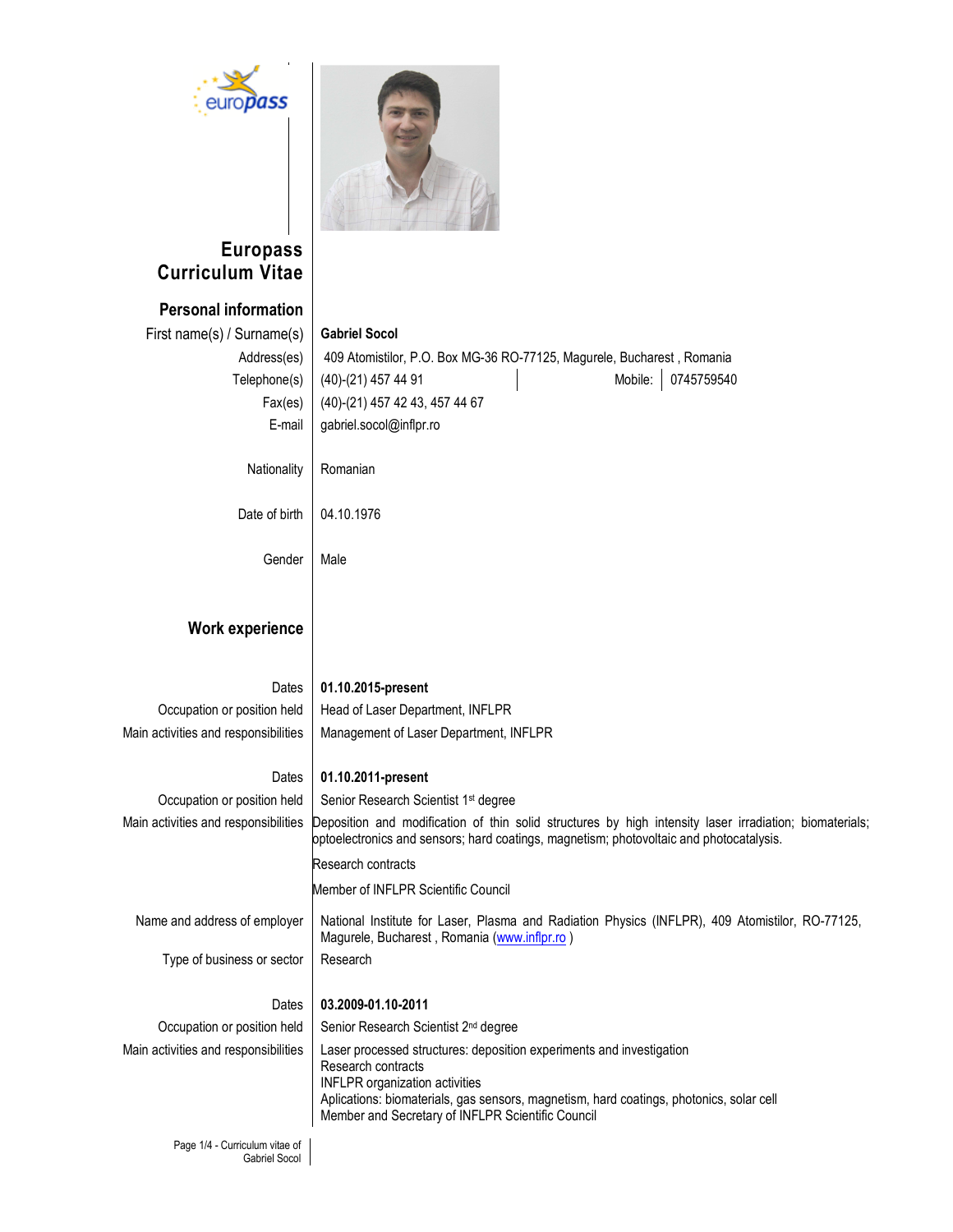Name and address of employer | National Institute for Laser, Plasma and Radiation Physics, 409 Atomistilor, RO-77125, Magurele, Bucharest , Romania (www.inflpr.ro )

Type of business or sector | Research

## Dates **2006-03.2009**

Occupation or position held  $\parallel$  Senior Research Scientist 3<sup>rd</sup> degree Main activities and responsibilities | Laser processed structures: deposition experiments and investigations Research contracts Name and address of employer | National Institute for Laser, Plasma and Radiation Physics, 409 Atomistilor, RO-77125, Magurele, Bucharest , Romania (www.inflpr.ro )

Type of business or sector | Research

#### Dates **2003-2006**

Occupation or position held | Scientific Researcher

Main activities and responsibilities Laser processed structures: deposition experiments and investigation Name and address of employer | National Institute for Laser, Plasma and Radiation Physics, 409 Atomistilor, RO-77125, Magurele, Bucharest , Romania (www.inflpr.ro ) Type of business or sector | Research

#### Dates **2001-2003**

Occupation or position held | Research Assistant Type of business or sector | Research

Main activities and responsibilities | Laser processed structures: deposition experiments and investigation Name and address of employer | Institute of Microtechnology / National Institute for Laser, Plasma and Radiation Physics

#### Dates **2000-2001**

Occupation or position held | Junior Research Assistant

Main activities and responsibilities Quality studies- *Reliability* of *electronic components* Name and address of employer | Institute of Microtechnology Erou Iancu Nicolae, Nr.126A, Baneasa-Bucuresti, www.imt.ro, +40-21-269.07.70 Type of business or sector | Research

#### **Education and training**

### Dates **2010-2012**

Title of qualification awarded | Post Doctoral Stage Principal subjects/occupational skills covered Name and type of organisation providing education and training

Biomaterials, nanostructures and pharmacophores: Laser applications in nanostructures for controlled drug administration, implants and tissue reconstruction Institute of Biochemistry, Romania

#### Dates **2001-2006**

Title of qualification awarded  $\parallel$  PhD with "Summa cum laude" distinction Principal subjects/occupational skills covered "Thin films of biomaterials obtained by PLD methods for a new generation of medical implants" Name and type of organisation providing education and training Bucharest University, Romania National Institute for Laser, Plasma and Radiation Physics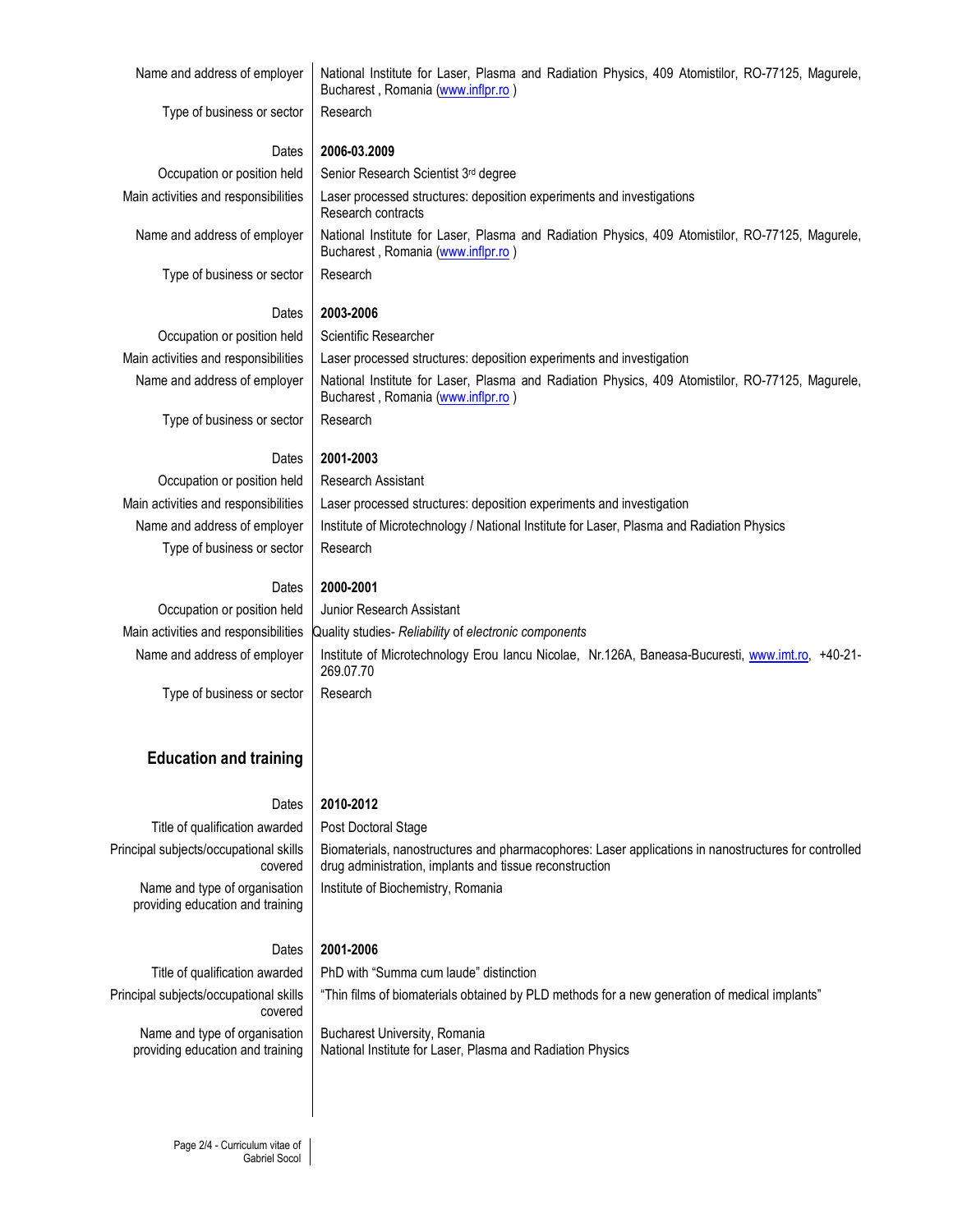| Dates                                                             | 2000-2001                                                                                                                                                                                                                                                                                                                                                   |
|-------------------------------------------------------------------|-------------------------------------------------------------------------------------------------------------------------------------------------------------------------------------------------------------------------------------------------------------------------------------------------------------------------------------------------------------|
| Title of qualification awarded                                    | Master in Physics                                                                                                                                                                                                                                                                                                                                           |
| Principal subjects/occupational skills<br>covered                 | Master thesis "Study of infrared sensors"                                                                                                                                                                                                                                                                                                                   |
| Name and type of organisation<br>providing education and training | Bucharest University, Romania                                                                                                                                                                                                                                                                                                                               |
| Dates                                                             | 1995-2000                                                                                                                                                                                                                                                                                                                                                   |
| Title of qualification awarded                                    | <b>Bachelor in Physics</b>                                                                                                                                                                                                                                                                                                                                  |
| Principal subjects/occupational skills<br>covered                 | Diploma Thesis: "Connectors for optical fibers".                                                                                                                                                                                                                                                                                                            |
| Name and type of organisation<br>providing education and training | Bucharest University, Romania                                                                                                                                                                                                                                                                                                                               |
| Personal skills and<br>competences                                |                                                                                                                                                                                                                                                                                                                                                             |
| Mother tongue(s)                                                  | Romanian                                                                                                                                                                                                                                                                                                                                                    |
| Other language(s)                                                 |                                                                                                                                                                                                                                                                                                                                                             |
| Self-assessment                                                   | <b>Speaking</b><br>Understanding<br>Writing                                                                                                                                                                                                                                                                                                                 |
| European level (*)                                                | Spoken interaction Spoken production<br>Listening<br>Reading                                                                                                                                                                                                                                                                                                |
| English                                                           | $\mathsf C$<br>Upper<br>C <sub>2</sub><br>C <sub>2</sub><br>Proficient user C2<br>Proficient user<br>Advanced<br>Advanced<br>$\overline{2}$<br>intermediate<br><b>Common European Framework of Reference for Languages</b>                                                                                                                                  |
| Organizational skills and<br>competences                          | Certification from Ministry of Education and Research for management of the research projects;<br>Certification from Ministry of Education and Research for manager;                                                                                                                                                                                        |
|                                                                   | 2014-present: Member of INFLPR Scientific Council;<br>Member in hiring and promotion committees in INFLPR and Faculty of Physics, University of<br>Bucharest;                                                                                                                                                                                               |
|                                                                   | 2013-present: Member of Doctoral School Council, Faculty of Physics - University of Bucharest;<br>٠                                                                                                                                                                                                                                                         |
|                                                                   | 2010-2014: Member and Secretary of INFLPR Scientific Council;<br>since 2011, referent in the committee of 12 PhD theses, Faculty of Physics - University of<br>$\overline{\phantom{a}}$<br>Bucharest;                                                                                                                                                       |
|                                                                   | Director of research contracts:<br>2010 - 2013, TE contract No. 84/2010, "Nanostructures processed by laser techniques for<br>photovoltaic applications", UEFISCDI, 170 000 EURO.<br>2012 - 2016, PCCA contract No. 153/2012 "Fabrication of osteoinductive orthopedic implants<br>٠                                                                        |
|                                                                   | with gradual 3D hierarchical structure", UEFISCDI, 700 000 EURO.<br>2015-2017, TE contract No. 188/2015 "Controlled external activation of drug release from smart<br>polymeric systems", 125 000 EURO.                                                                                                                                                     |
|                                                                   | 2016-2017, Program NUCLEU, No. 4N/2016_16 47 01 03, "Multi-disciplinary studies based on<br>٠<br>laser, plasma and radiation processing for public interest (HEALTH& ENVIRONMENT)"<br>2018-2020, contract no. 63PCCDI/2018, PN-III-P1-1.2-PCCDI-2017-0728, "Integrated<br>development project for advanced medical treatment technologies", 1 130 000 EURO. |
|                                                                   | 2016-2019, Technical Manager, Competitiveness operational programme (POC) "Interdisciplinary<br>inovative center of photonics and plasma for eco-nano technologies and advanced materials",<br>13 600 000 EURO                                                                                                                                              |